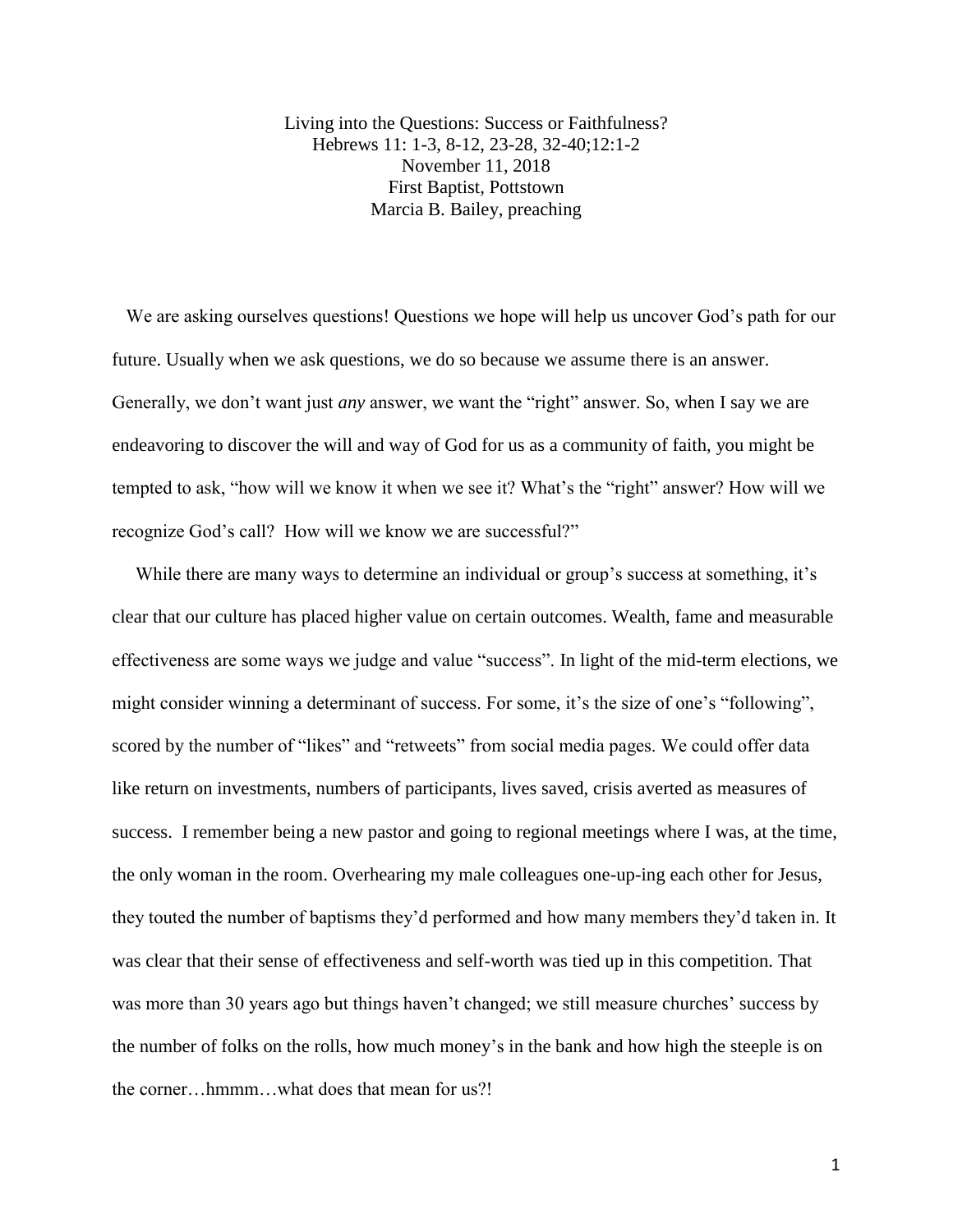One of the keys to getting the "right" answer is to ask the right question! Our western mindset teaches us to think in binary's: if we are not good, we must be bad. If we aren't rich, we're poor and if we are not a "success" then we certainly must be a failure! Measured against the cultural standard of success, then I am afraid I come up short in most categories, as maybe does our church. But what if the cultural standard *isn't* the right measurement? What if the question of whether one is a success or a failure is flawed from the start? What if we move beyond the binary to take a fresh look at what it means to experience success? What if, instead of asking whether we are a success or failure we asked: are we faithful?

 The text today measures the success of a pretty outstanding list of spiritual forbearers. It's a who's who in the Hebrew Bible, the head table at the ultimate banquet, a roll call of those who heard God's invitation to follow and endured the obstacles that invitation thrust upon them. It's not a complete list, by any means; except for a "tip of the hat" to Sarah, and a one-line mention of Ra'hab, it's all men. But what's impressive to me is that not a single one of these listed here would be considered a "success", in their time or in ours! And yet their actions and memory are preserved and extolled; why? Because they were faithful.

 Success is all about personal or corporate achievement. Look at these names! What does any one of them have to show for themselves? Abel made the better sacrifice and it got him killed! Abraham and Sarah leave their land and home in response to God's direction to go to a promised land they never entered. Moses is raised in the Pharaohs' household but "outs" himself to lead the Hebrews only to wander in the dessert with a bunch of unruly and ungrateful people. And then the prophets and the list of injustices they endured: tortured, mocked, enchained, flogged, stoned to death, killed by the sword, sawn in two! Verse 39 sums it up: "Yet all these, though they were commended for their faith, did **not receive** what was promised…" They were **not**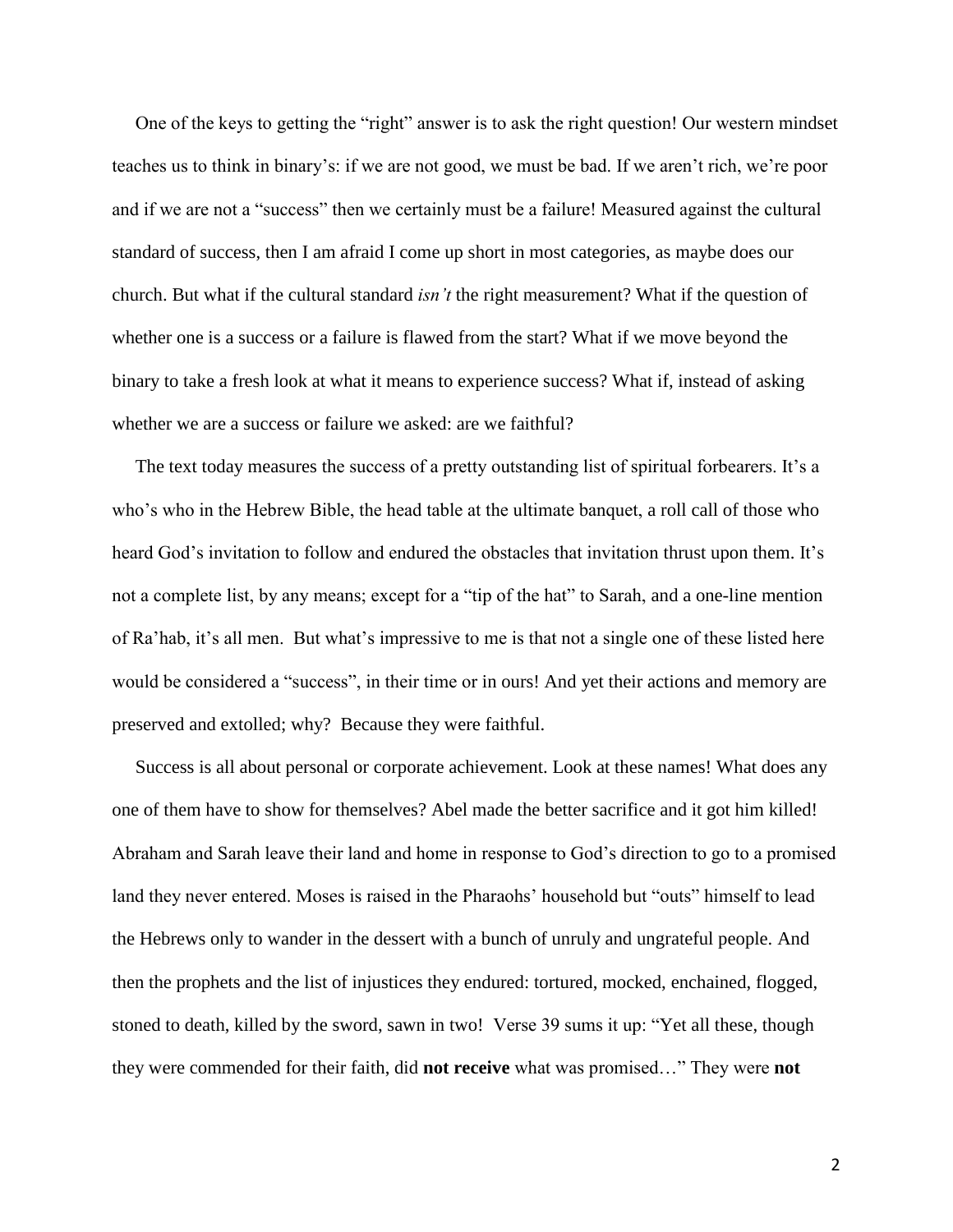**successful**…. And yet here they are: our forbearers in faith, acclaimed by the author of Hebrews, and "provided something better so that they would not, apart from us, be made perfect" by God.

 If success is measured in wealth and fame and influence, how do we measure faithfulness? What does it mean to be faithful like these women and men were faithful? What does it take to be "made perfect" by God?

 When we look at their stories and remember their individual characters we might wonder how they ever were considered worthy to be called by God at all. The "father and mother of a multitude of nations" couldn't have children; the man called to confront the Pharaoh couldn't speak. Jacob gets the blessing because he cheats Esau. And it's Ra'hab, the *prostitute*, who saves the day. None of these folks would make the list of successful *anything* today but here they are! A "great crowd of witnesses" brought forward from the Hebrew Bible to life again in the New Testament in order to encourage us on the journey: to light the path, to show the way, to remind us that we are not called to be successful but to be faithful to the God who calls us to bring to life God's reign.

 The writer begins this section by reminding us that "faith is the assurance of things hope for, the conviction of things not seen. Indeed, by faith our ancestors received approval." "Faith", not success. It is "complete trust" that we are called to, not personal or even communal bragging rights. It's the "firm belief in something for which there is no proof" which God rewards, not the number of folks in the pews or the amount of money in the bank. There are no special brownie points for doing the obvious but God *promise*s that if we risk, if we dare, if we step up or step out, we will *have what we need* and *find what we are looking for*. "Faith is the **assurance** of things hoped for," the writer says. While success may look like money and possessions and

3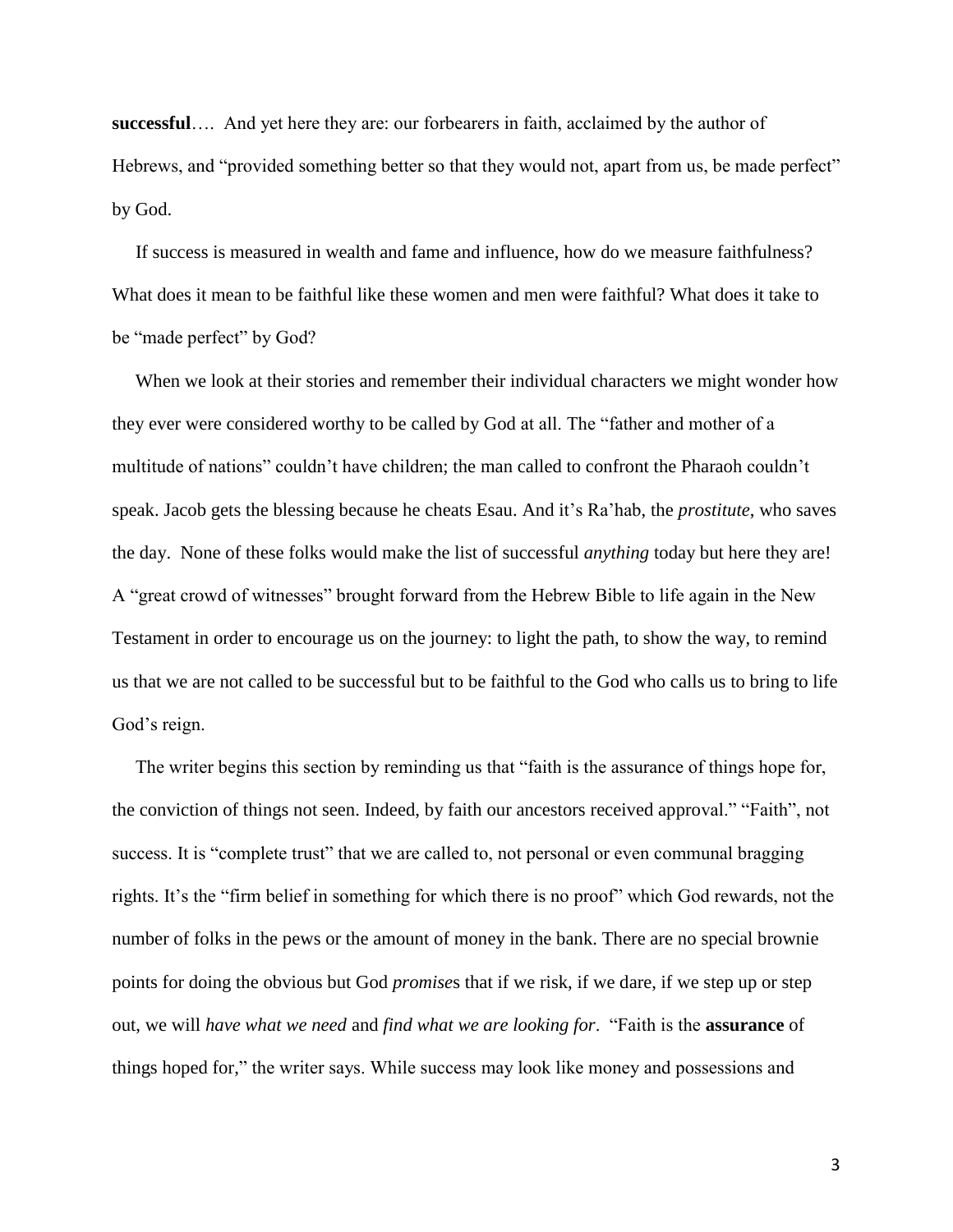notoriety, it's pretty clear that faith looks like risk-taking and sacrifice and challenge and suffering. Perhaps that's not much of a comparison by any culture's standards but clearly it is the invitation to us.

 So, here's another question: **what does it look like to be faithful in this place**? In this season, when all the cultural measures of success might indicate anything but, what does it *look like* to envision a promised land that not all of us might arrive at? What does it *feel like* to carry within us the potential for new life after a long season of barrenness? What does it *sound like* to hear the invitation to respond when it means entering into the suffering and oppression of others when we could easily side step it ourselves? What does it *do to us* to come alongside others in solidarity which will cost us? What does it mean to *join those* who "through faith conquered kingdoms, administered justice, obtained promises, shut the mouths of lions, quenched raging fire, escaped the edge of the sword, and won strength out of weakness?"

 What does it mean to be faithful, like they were faithful? What does it mean to be faithful, in *this* time, in *this* place?

 We are living into the questions, important questions, God's questions, and its faithfulness that will bring the answers. Faithfulness that dares to see; faithfulness that dares to risk, faithfulness that dares to dream, faithfulness that dares to believe when there seemingly is no basis for doing so.

 Success as the world sees it, is not our measurement. Our call is to faithfulness and our measure is the life, death and resurrection of Jesus Christ. "Let us run with perseverance the race that is set before us," says Hebrews, "looking to Jesus the pioneer and perfecter of our faith, who for the sake of the joy that was set before him endured the cross, disregarding it's shame, and has taken his seat at the right hand of the throne of God." By the world's standards, there was no

4